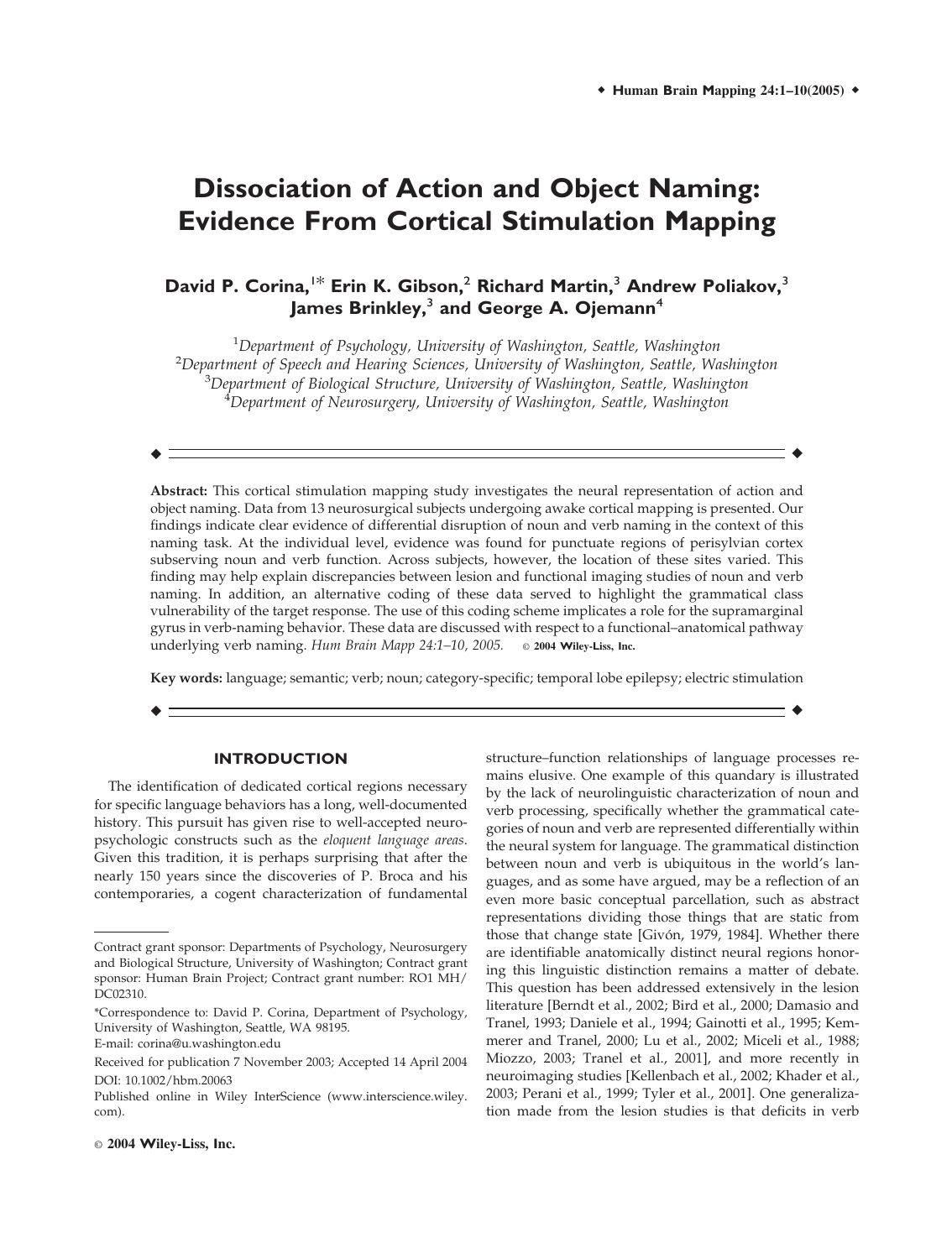naming are associated with prefrontal damage whereas noun-naming deficits are more common after damage to anterior temporal regions. Although there is abundant evidence from lesion studies for differential disruptions of nouns and verbs, neuroimaging studies have been far less successful in illuminating anatomic differences.

Studies of positron emission tomography (PET) and functional magnetic resonance imaging (fMRI) have given rise to conflicting results. For example, using PET technique, Tyler et al. [2001] reported no difference between nouns and verbs on tasks of semantic categorization and lexical decision; in contrast, Perani et al. [1999], also using a lexical decision task, did report verb- (but not noun-) specific activations in Broca's area and left middle temporal gyrus. Studies using magnetoencephalographic (MEG) technique have failed to establish noun and verb differences in normal subjects [Soros et al., 2003]. In addition, there have been few reports of event-related potential (ERP) studies that document distinct noun and verb differences. In a recent study, Khader et al. [2003] used a semantic priming task and found no topographic differences in the N-400 component as a function of grammatical class. However, in a contrast of voltage differences in the 300–800-msec time window for verbs versus nouns, some differences were observed with greater positivity over central to frontal areas and more negativity over occipital and temporal-parietal regions.

The differences between the results of lesion studies and those of functional imaging studies are not entirely surprising. Language imaging typically reveals a wide assortment of cortical regions. These patterns of activations reflect not only necessary regions, but also supporting, competing, and nonsufficient but complementary systems, and thus may obscure subtle differences of grammatical class. This situation highlights the importance of using converging methods in the study of language function.

In addition to the issues of anatomic localization, further questions arise with respect to functional characteristic of verb- and noun-naming deficits. Specifically, it remains unclear whether the factors that underlie a differential disruption of nouns and verbs reflect lexical or grammatical disruptions.

One hypothesis holds that differential noun and verb impairments reflect lexical-semantic differences. Differences in the composition and distribution of semantic features may thus lead to cases of double dissociation, in a fashion conceptually similar to that which has been proposed for category-specific naming deficits [Breedin et al., 1998]. Nouns and verbs differ on a wide range of lexical, semantic, and usage dimensions, thus making it difficult to attribute any observed differences to grammatical class per se. Several recent attempts to control for various confounds include the inclusion of both abstract and concrete nouns and verbs [Brendt and Haendiges, 2000], equating for imageability [Bird et al., 2000, 2001], and controlling for argument structure [Kim and Thompson, 2000] (for a recent review of these issues, see Shapiro and Caramazza [2003] and Druks and Masterson [2003]).

Alternatively, differential verb and noun errors may reflect the fact that verbs do more of the grammatical work. Verbs are pivotal components within a syntactic structure, and it may be this representational armature that sets them apart from nouns. In this view, verb disruption is associated with deficits in syntactic form, as in the case of patients with agrammatism [see Silveri et al., 2003].

When differential disruption of nouns and verbs are found, methodologic concerns factor significantly in the interpretation of results, often limiting theoretical claims. These include issues related to task requirements, stimulus properties, and quantification of errors.

The use of static line drawings to elicit both object and action naming is a common practice [Cappa et al., 2002; Tranel et al., 2001; Vigliocco et al., 2002]. One concern with the use of static pictures is that it requires subjects to make inferences about the actions being carried out, a process not required for the comparison condition of object naming. This difference may lead to errors based on difference in pictorial complexity rather than linguistic pathology. In addition, often a completely separate set of pictures may be used to elicit noun responses, further complicating the equating of stimulus complexity.

One factor that limits the inferences that can be drawn from action and object naming data with respect to grammatical class differences (i.e., nouns and verbs) concerns the nature of the error coding schemes used. A common errorcoding scheme judges responses as semantically incorrect, incomplete, or no response [e.g., Cappa et al., 2002]. This coarse coding may miss important generalizations. For example, consider two hypothetical patients who make errors naming pictures that depict the actions "mowing," "hitting," and "running." Patient A responds, "grass," "ball," and "shoe," whereas Patient B responds, "sweeping," "clapping," and "sliding." Common error-coding schemes treat Patient A's and Patient B's answers as wrong and based on these data, conclude evidence for a common verb naming deficits. It should be clear, however, that there may be major differences between patients. Patient B seems able to access and produce verbs in the context of this task, but simply produces the wrong ones. Patient A's errors reveal a pattern of only reporting nouns, which may imply, among other things, an inability to access and produce verbs as a class. It remains unknown whether such distinctions factor in patterns of object and action naming, as to our knowledge this error dimension has surprisingly not been examined. Explication of errors involving category maintenance or category switching would be useful in relating these deficits to models of normal language processing. For example, Fay and Cutler [1977] found that 99% of *semantic* errors in naming in normal subjects maintained grammatical class.

## **Cortical Stimulation Mapping**

Studies of patients undergoing direct cortical stimulation during presurgical treatments for intractable epilepsy have provided valuable insight into the localization of languagerelated cortex. In these studies, electrical current applied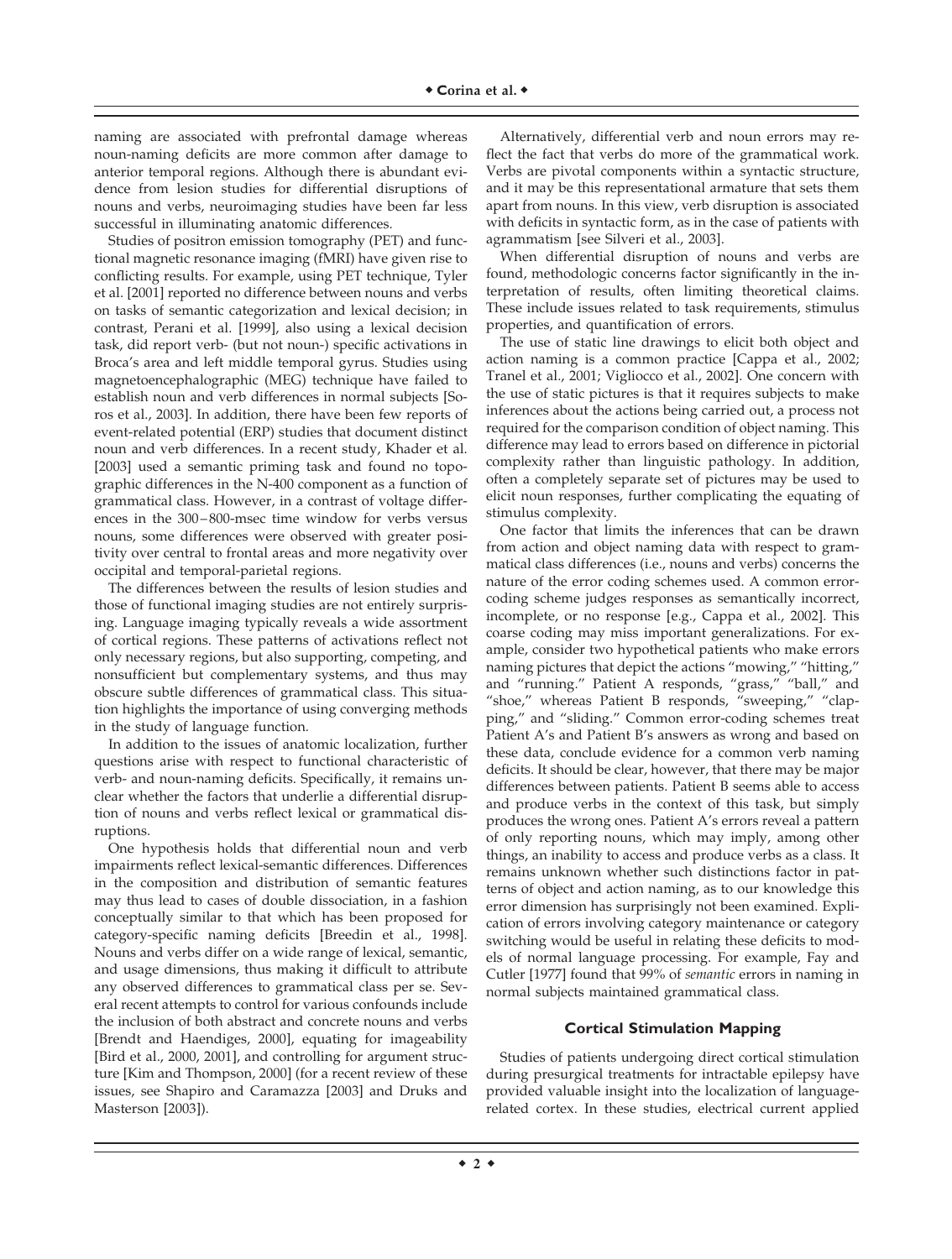directly to cortex results in temporary functional lesions, and the patterns of deficits observed have been found highly predictive of postsurgical outcome. Past studies of this population have typically utilized object-naming tasks in the clinical setting to assess language function. In a classic study, Ojemann et al. [1989] described 117 patients' naming errors observed in extensive regions of language-dominant cortex, even well outside classically defined language areas.

When considered at the group level, cortical stimulation studies, such as that of Ojemann et al. [1989], indicate widespread disruption; however, individual subjects may exhibit exquisite functional specializations. These include specializations for language in first and second languages [Ojemann and Whitaker, 1978], semantic category [Ilmberger et al., 2002], and conditions of word retrieval, such as reading versus picture naming [Ojemann et al., 1989].

We make use of cortical stimulation mapping technique in presurgical patients to explore whether specific cortical regions are associated with actions and objects at the oralnaming level through an investigation during the naming of transitive action vignettes. The use of moving transitive action stimuli (e.g., a person cracking an egg or peeling a banana) has several advantages. The stimuli are not static, and thus the images to be named are a more natural depiction of actions. Also, the same stimulus is used for the elicitation of a noun and a verb (e.g., the noun "egg" and the action "cracking" are elicited using the same vignette), thus stimulus complexity is kept constant. In addition, we adopt two error-coding schemes to differentiate the hypothetical patterns of responses of Patients A and B described above. The first scheme is accepted more commonly in the literature, whereby any mislabeling of the stimulus is considered incorrect. The second scheme uses an alternative criterion that excludes within-class naming errors. That is, when eliciting the verb "bouncing," a subject who provides the incorrect verb label "running" evidences an ability to a produce a lexical element (albeit the wrong target) from within the grammatical category of verbs. In this second coding, these within-class errors are treated as evidence for preserved grammatical class information.

In this way, we are able to make some inferences about general processes of lexical production in the face of action and object naming as well as to identify impairments that preclude the ability to generate items from within a specific grammatical category.

In summary, this study seeks to examine the distribution of naming errors produced in response to stimulation of sites within the temporal lobe under conditions of action and object naming. The approach adopted in this study is motivated by methodologic and theoretical considerations. The use of naturalistic moving transitive action stimuli permits elicitation of both object and actions names, thus controlling for stimulus complexity. Naming disruption is evaluated along two error measurements, one highlighting lexical disruption and the other grammatical class involvement. If under the condition of cortical stimulation, error-naming patterns follow tendencies of normal speech errors, we

would expect that substitution errors would not cross grammatical boundaries. On the other hand, the extent to which the errors produced switch grammatical category may indicate a deeper level of impairment, e.g., an inability to access lexical items within a grammatical class.

Based on data from lesions studies, we hypothesize that a preponderance of verb errors will be associated with stimulation to the anterior temporal lobe. Based on previous cortical stimulation studies, however, we expect individual variation in action- and object-naming sites across subjects and within subjects, evidence for a well-delineated separation of function.

# **MATERIALS AND METHODS**

#### **Subjects**

Subjects comprised 13 patients (8 female, 5 male; age range 19 –32 years) undergoing resection treatment at the University of Washington Medical Center for chronic epilepsy ( $n = 12$ ) and for tuberous sclerosis ( $n = 1$ ; Patient 12). Eleven patients were right-handed and two were lefthanded. All cortical stimulation occurred in the subject's language-dominant hemisphere (which corresponded to handedness in all subjects) determined by presurgery WADA testing (Table I).

All subjects were implanted with subdural grids of electrodes (16  $\times$  16) approximately 1 week before resection. The grid permitted direct monitoring of electroencephalograph (EEG), allowing for identification of epileptic foci. In addition, pair-wise electrodes could be stimulated with small currents (2–8 mA), resulting in a transient functional lesion lasting approximately the duration of the current (1–2 sec). Stimulating grid sites preoperatively allowed the neurosurgeon (G.A.O.) to map the functional topography of the cortex, thus informing surgical decisions.

Prior clinical mapping identified motor and sensory cortices in these patients using indwelling grids that spanned frontal, temporal, and parietal cortices. In addition, language mapping using static line drawings of objects was employed to locate cortical areas important for object naming. For each subject, one to six sites in overlapping and adjacent cortex were chosen by the neurosurgeon to conduct the action- and object-naming experiment. These sites were limited to anterior middle and posterior superior temporal gyrus, middle and posterior middle temporal gyrus, the supramarginal gyrus, and ventral lateral occipital gyrus. The ability to sample equally across all cortical regions is limited by clinical factors (i.e. grid placement). The data presented here are those obtained only from the action and object measure. The labels for the sites (21, A, etc.) are part of a local system developed by the neurosurgeon for clinical purposes.

#### **Protocol**

Great care was used to develop ecologically valid naming stimuli to examine processing of human actions [Corina, 1998]. Vignettes of actors carrying out a variety of common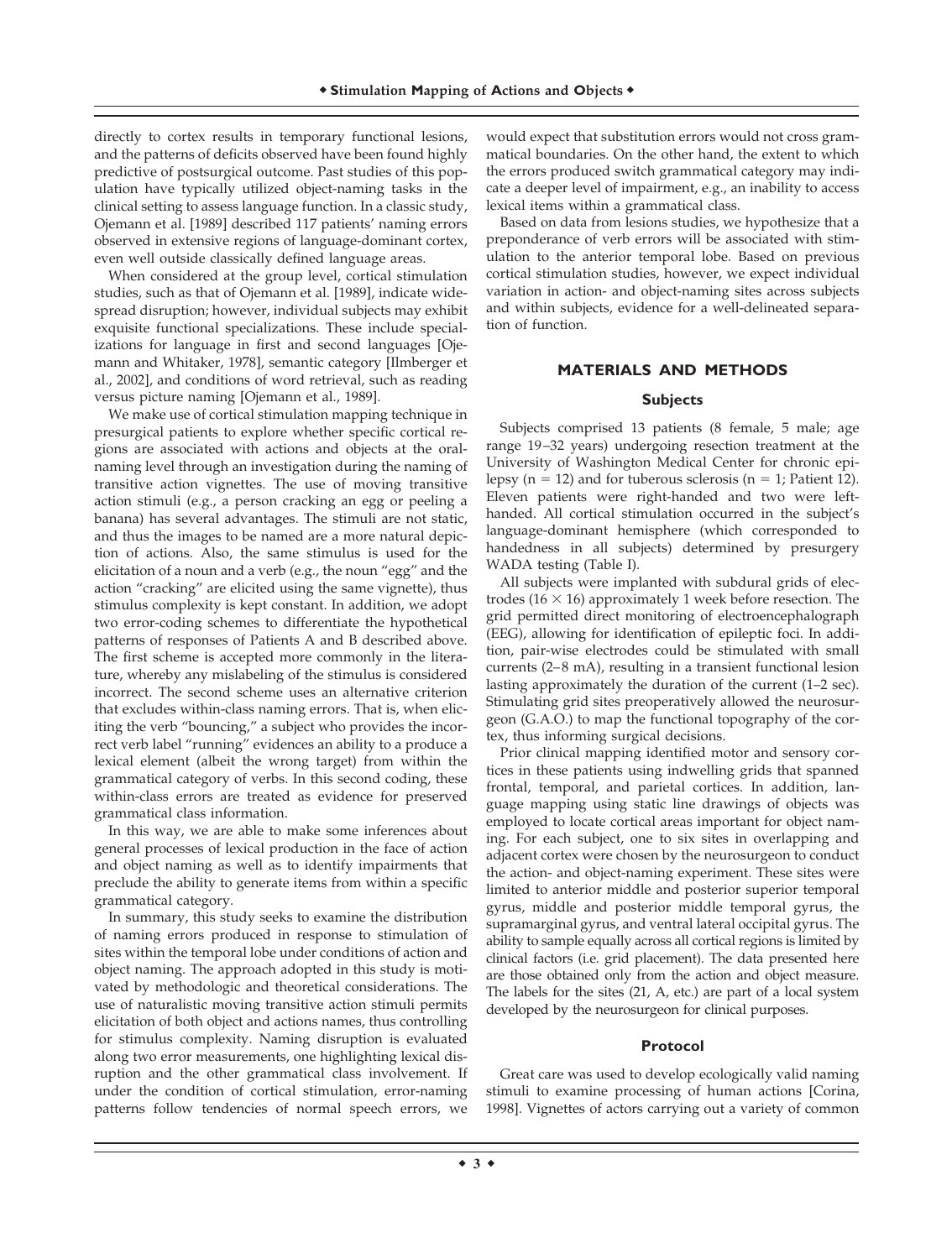| <b>I ABLE 1. Subject demographics</b> |             |        |                                 |                            |                                         |  |  |  |  |  |
|---------------------------------------|-------------|--------|---------------------------------|----------------------------|-----------------------------------------|--|--|--|--|--|
| Subject                               | Age<br>(yr) | Gender | Language-dominant<br>hemisphere | Stimulation<br>sites $(n)$ | Grid placement                          |  |  |  |  |  |
|                                       | 42          | Female | Right                           |                            | Inferior frontal to anterior temporal   |  |  |  |  |  |
|                                       | 36          | Female | Right                           | 4.                         | Inferior frontal to anterior temporal   |  |  |  |  |  |
| 3                                     | 19          | Male   | Right                           |                            | Inferior parietal to posterior temporal |  |  |  |  |  |
|                                       | 28          | Female | Right                           |                            | Inferior frontal to posterior temporal  |  |  |  |  |  |
| 5                                     | 31          | Female | Right                           |                            | Inferior frontal to anterior temporal   |  |  |  |  |  |
| h                                     | 32          | Male   | Right                           |                            | Inferior frontal to anterior temporal   |  |  |  |  |  |
|                                       | 41          | Female | Right                           |                            | Inferior parietal to posterior temporal |  |  |  |  |  |
| 8                                     | 34          | Male   | Right                           |                            | Inferior frontal to anterior temporal   |  |  |  |  |  |
| 9                                     | 25          | Male   | Right                           | 4                          | Inferior parietal to posterior temporal |  |  |  |  |  |
| 10                                    | 25          | Female | Left                            |                            | Inferior frontal to anterior temporal   |  |  |  |  |  |
| 11                                    | 31          | Male   | Right                           |                            | Inferior frontal to anterior temporal   |  |  |  |  |  |
| 12                                    | 49          | Female | Left                            |                            | Inferior parietal to posterior temporal |  |  |  |  |  |
| 13                                    | 34          | Female | Right                           |                            | Inferior frontal to anterior temporal   |  |  |  |  |  |

**TABLE I. SUBJECT DEMOGRAPHICS** 

transitive actions and intransitive actions (e.g., bouncing a ball, peeling a banana, sneezing) were filmed. Norming data from 140 undergraduate students provided a consistency measure for the labeling of these stimuli. The norming study facilitated the evaluation of whether a subject's answer was a possible, although infrequently used, correct name (e.g., "limb" for "stick"), or was an incorrect response (e.g., "cucumber" for "telephone").

Twenty-six transitive actions were chosen for the present experiment. A list of stimulus pairs used is given in Table II. The items chosen included both high- and low-frequency items from both grammatical categories. The transitive nature of the stimuli served to elicit either a description of the common action being carried out (e.g., "bouncing") or the common concrete object involved in the action (e.g., "ball"). A 4-sec instruction screen with "Name the object" or "Name the action" displayed in a large, light blue font on a black background preceded each 2-sec vignette. There were two versions of each of 26 items, one for each instruction screen.

Subjects were asked to view and name three unique sets of stimuli. Each set contained two blocks of action-object trials,

**TABLE II. Stimulus pairs**

|                     | Stimulus pairs  |
|---------------------|-----------------|
| Bite pear           | Light match     |
| <b>Blow feather</b> | Open door       |
| Bounce ball         | Peel banana     |
| Braid hair          | Play guitar     |
| Break stick         | Pop balloon     |
| Button shirt        | Pull wagon      |
| Crack egg           | Push wheelchair |
| Crush can           | Read book       |
| Cut paper           | Sit chair       |
| Deal cards          | Shine apple     |
| Dial phone          | Smell flower    |
| Fold towel          | Smoke cigarette |
| Lift weight         | Squeeze lemon   |

and 12 unique items were represented in each set. At separate times, subjects were required to name the action and the object for each stimulus item. Half of these items were designated as stimulation trials, and the other half as control trials.

During the stimulation procedure, three separate examiners transcribed the subject's responses. Responses were scored for two separate analyses. A general disruption measure was obtained by counting all off-target, anomic, delayed, and paraphasic responses (Type A). This measure was used to assess general effects of stimulation during action and object naming.

A second measure was used to examine whether the errors produced followed expected patterns of semantic substitution found in normals (i.e., errors maintained grammatical class) or whether errors included production of lexical items from another grammatical class. Under this coding, semantic paraphasic errors that nevertheless maintained the target grammatical category were excluded (Type B). For instance, if under stimulation at site 23, the stimulus was ACTION "peel banana," and the subject responded, "dialing," this would be scored as a Type A error only. Stimulation at site 23 cannot be said to disrupt the class of actions because the subject successfully retrieved and uttered a verb. If in the same situation, however, a subject had replied, "banana" or "apple" (providing an object response when the target is an action), this may indicate that retrieval or production of the class of verbs may be vulnerable. Type B errors therefore provide an opportunity to chart cortical regions that exhibit grammatical class vulnerability, regardless of the semantic proximity of the response.

The location of grid sites was determined using the cortical parcellation system (CPS), which uses the Foundational Model of Anatomy NeuroNames terminology [Martin et al., 2001, 2003] (Fig. 1). This system divides the lateral surface of cortex into 37 regions using landmarks and projections from these landmarks to make general statements about the location of sites stimulated during surgery. Sites were located in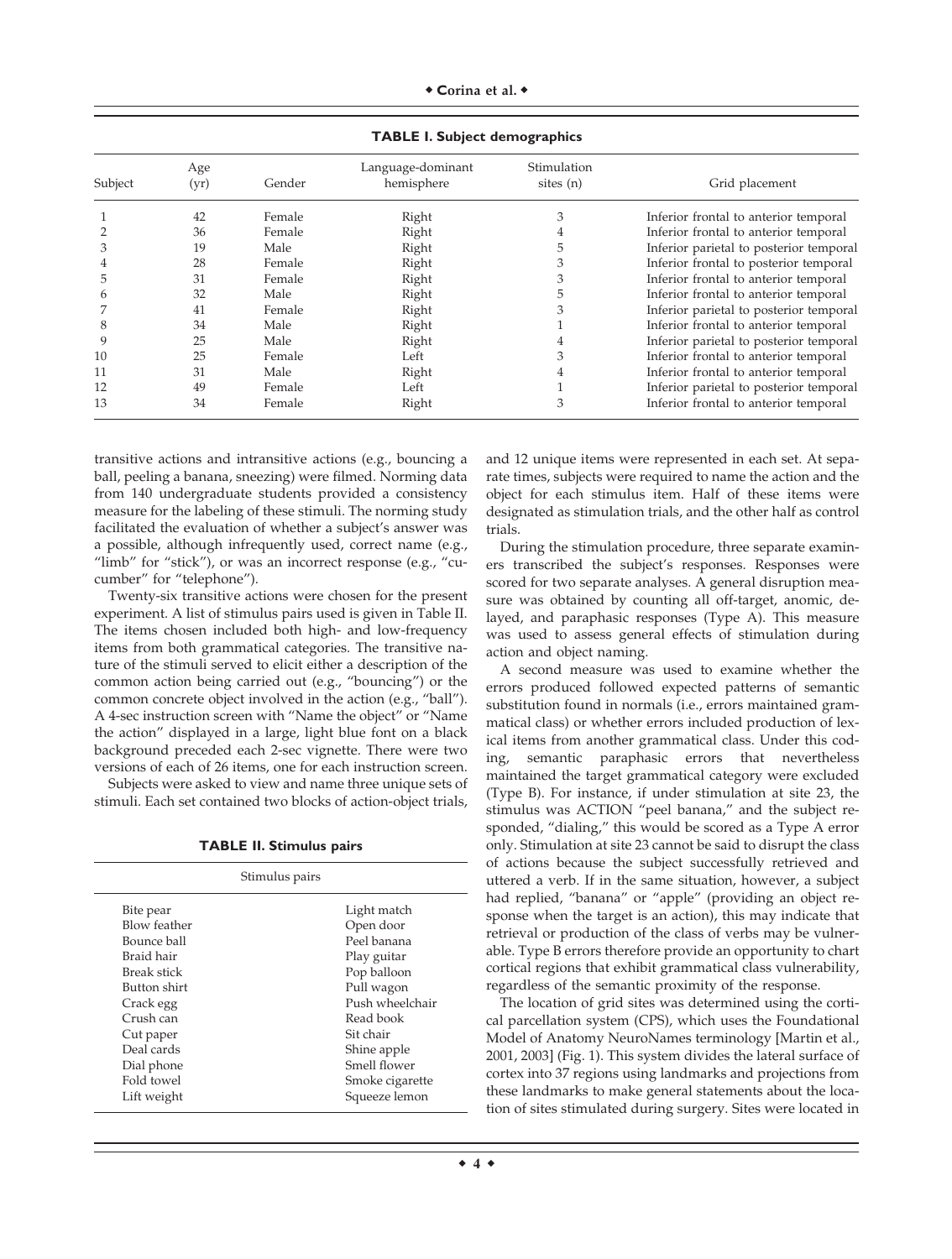

**Figure 1.** Cortical parcellation system (CPS).

the system through the use of landmarks on 3D reconstructions created from structural magnetic resonance imaging (MRI), intraoperative photographs, intraoperative schematic drawings of grid placement, and with guidance from functional information as determined by the neurosurgeon (primarily sites associated with motor and sensory cortices). The localization of sites was directed by the primary author of the CPS, who was unaware of the sites that had errors associated with them. All localization endeavors were given a confidence rating on a scale from 1 to 5, where 1 is "not at all confident" and 5 is "very confident." The rating was determined by amount and quality of images and descriptions. All stimulated sites except one received a confidence rating of 3 or above. Site 21 for Subject 11 did not receive the required rating, and was omitted from the localization analysis.

## **RESULTS**

To determine whether naming disruption at a site determined by the neurosurgeon was an effect of stimulation or attributable to the baseline naming error rate of the subject, a within-subject analysis of naming errors was carried out. Fischer's exact test  $(P < 0.05)$  was used to compare each subject's baseline performance, derived from the naming error rate in each control trial associated with the site, regardless of target, and performance under stimulation at that site. This definition of baseline, restricted to the controls associated with a certain site, was established to eliminate variation in performance due to fatigue, inattention, and other physical factors experienced by the subject during the procedure. The results of this analysis are shown in Table III. It should be understood that although the entries in this table represent the number of errors observed over the total number of stimulations, the *P* values represent the reliability that an error is observed under stimulation relative to the unstimulated baseline for each individual site.

All subjects showed significant disruption during stimulation at one or more tested sites. Two subjects (Subjects 9, 10) displayed nonspecific disruption affecting both action and object naming. Five subjects (Subjects 1, 2, 4, 5, 8) showed significant disruption for action naming at one or more sites. For these subjects, stimulation at these same sites did not produce significant errors in object naming. Three subjects (Subjects 3, 12, 13) showed the reverse pattern, i.e., significant disruption in object naming with a sparing of action naming at the same sites. Finally, three subjects (Subjects 6, 7, 11) displayed double dissociations between action and object naming, with anatomically distinct sites giving rise to specific errors in action or object naming but not in both.

When the sites were plotted in relation to the CPS, statistically significant Type A errors in object and action naming largely overlapped (Fig. 2). As indicated in the figure, naming disruption was evident in widespread perisylvian region areas, but particularly vulnerable were cortical regions in the middle and posterior superior temporal and both anterior and posterior banks of the supramarginal gyrus.

In the three subjects who exhibited double dissociation, the site responsible for significant disruption in object naming (site 20 for Subject 6, site 21 for Subject 7, and site 21 for Subject 11) was located anterior and proximal to the site responsible for significant disruption of action naming (sites 22, 33, and 32). In Subject 7, a double dissociation was localized to the supramarginal gyrus, with stimulation to the anterior portion (site 21) leading to significant object-naming errors, whereas at a distance of approximately 1 cm posterior (site 33), we observed significant action-naming errors (Fig. 3). In Subject 6, a double dissociation was observed in the middle superior temporal gyrus, with anterior stimulation leading to significant object-naming errors and stimulation in the posterior portion (approximately 1 cm posterior) leading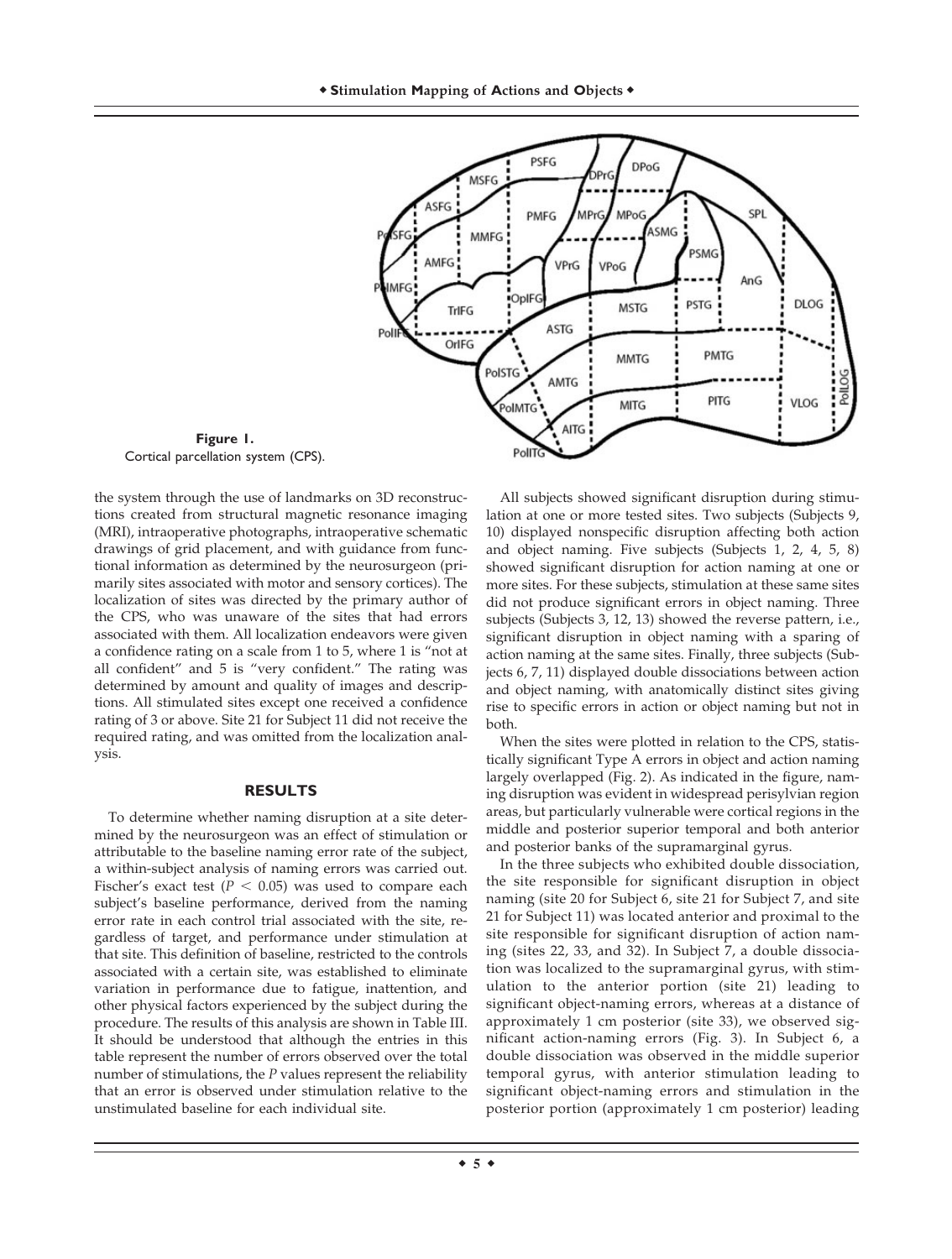| <b>TABLE III. Results of analysis</b> |             |          |                  |                  |                |                  |          |                  |                  |  |  |
|---------------------------------------|-------------|----------|------------------|------------------|----------------|------------------|----------|------------------|------------------|--|--|
| Subject                               | Site        | Baseline | Objects          | Actions          | Subject        | Site             | Baseline | Objects          | Actions          |  |  |
| Type A                                |             |          |                  |                  | Type B         |                  |          |                  |                  |  |  |
| $\mathbf{1}$                          | 32          | 2/12     | 3/6              | 5/6              | $\mathbf{1}$   | 32               | 1/12     | 2/6              | $5/6^a$          |  |  |
|                                       | 30          | 5/12     | 2/6              | 4/6              |                | 30               | 5/12     | 1/6              | 4/6              |  |  |
|                                       | 31          | 7/12     | 2/6              | 6/6              |                | 31               | 5/12     | 1/6              | 6/6              |  |  |
| $\overline{2}$                        | 25          | 0/12     | 1/6              | $6/6^b$          | $\overline{2}$ | 25               | 0/12     | 1/6              | $6/6^b$          |  |  |
|                                       | 27          | 1/12     | 2/6              | $6/6^a$          |                | 27               | 1/12     | 2/6              | 6/6 <sup>a</sup> |  |  |
|                                       | 28          | 1/12     | 1/6              | 2/6              |                | 28               | 1/12     | 1/6              | 2/6              |  |  |
|                                       | 26          | 0/12     | 0/6              | 3/6              |                | 26               | 0/12     | 0/6              | 3/6              |  |  |
| $\ensuremath{\mathsf{3}}$             | 21          | 1/15     | 6/9 <sup>a</sup> | 1/6              | 3              | 21               | 1/15     | 4/9              | 1/6              |  |  |
|                                       | B           | 1/12     | 2/6              | 1/6              |                | $\, {\bf B}$     | 0/12     | 2/6              | 0/6              |  |  |
|                                       | $\mathbf D$ | 1/6      | 0/3              | 0/3              |                | $\mathbf D$      | 1/6      | 0/3              | 0/3              |  |  |
|                                       | 31          | 0/6      | 0/3              | 0/3              |                | 31               | 0/6      | 0/3              | 0/3              |  |  |
|                                       | $20\,$      | 1/12     | 6/6 <sup>a</sup> | 0/6              |                | 20               | 0/12     | $6/6^b$          | 0/6              |  |  |
| $\overline{4}$                        | 22/23       | 4/18     | 4/9              | 7/9              | $\overline{4}$ | 22/23            | 3/18     | 4/9              | 7/9 <sup>a</sup> |  |  |
|                                       | 24          | 5/12     | 0/6              | 5/6              |                | 24               | 5/12     | 0/6              | 5/6              |  |  |
|                                       | А           | 0/12     | 2/6              | 2/6              |                | А                | 0/12     | 1/6              | 2/6              |  |  |
| 5                                     | 30          | 2/12     | 6/6              | 6/6              | 5              | 30               | 2/12     | 6/6              | 6/6              |  |  |
|                                       | 31          | 2/12     | 0/6              | 5/6              |                | 31               | 2/12     | 0/6              | 5/6              |  |  |
|                                       | 32          | 0/12     | 2/6              | $6/6^b$          |                | 32               | 0/12     | 2/6              | $6/6^b$          |  |  |
| 6                                     | $22\,$      | 2/18     | 3/9              | 5/9              | 6              | 22               | 1/18     | 3/9              | $5/9^a$          |  |  |
|                                       | 35          | 2/12     | 2/6              | 0/6              |                | 35               | 0/12     | 2/6              | 0/6              |  |  |
|                                       | 20          | 1/12     | 6/6 <sup>a</sup> | 2/6              |                | 20               | 0/12     | $6/6^b$          | 2/6              |  |  |
|                                       |             | 2/12     |                  |                  |                | 36/37            | 2/12     | 1/6              | 3/6              |  |  |
|                                       | 36/37       |          | 1/6              | 3/6              |                | 21               | 2/12     | 5/6              | 1/6              |  |  |
|                                       | 21          | 2/12     | 5/6              | 1/6              | 7              | 31               | 0/13     | 0/6              | 0/5              |  |  |
| 7                                     | 31          | 0/13     | 0/6              | 0/5              |                |                  |          |                  |                  |  |  |
|                                       | 21          | 0/12     | 4/6 <sup>a</sup> | 2/6              |                | 21               | 0/12     | 0/6              | 0/6              |  |  |
|                                       | 33          | 0/18     | 2/9              | $6/9^b$          |                | 33               | 0/18     | 2/9              | 6/9 <sup>b</sup> |  |  |
| 8                                     | 22          | 0/12     | 0/6              | 4/6 <sup>a</sup> | 8              | 22               | 0/12     | 0/6              | 4/6 <sup>a</sup> |  |  |
| 9                                     | 36          | 1/18     | 1/9              | 0/9              | 9              | 36               | 1/18     | 1/9              | 0/9              |  |  |
|                                       | 35          | 2/6      | 1/3              | 0/3              |                | 35               | 1/6      | 1/3              | 0/3              |  |  |
|                                       | $30\,$      | 0/12     | 4/6 <sup>a</sup> | 4/6 <sup>a</sup> |                | 30               | 0/12     | 4/6 <sup>a</sup> | $4/6^a$          |  |  |
|                                       | $20\,$      | 0/12     | $6/6^b$          | 5/6 <sup>a</sup> |                | 20               | 0/12     | $6/6^b$          | 4/6 <sup>a</sup> |  |  |
| 10                                    | A           | 2/12     | 0/6              | 4/6              | 10             | $\boldsymbol{A}$ | 1/12     | 0/6              | 1/6              |  |  |
|                                       | 20          | 0/12     | 5/6 <sup>a</sup> | 4/6 <sup>a</sup> |                | $20\,$           | 0/12     | $4/6^a$          | 3/6              |  |  |
|                                       | 21          | 5/12     | 6/6              | 6/6              |                | 21               | 3/12     | 5/6              | 6/6              |  |  |
| 11                                    | 30          | 1/12     | 0/6              | 1/6              | 11             | 30               | 1/12     | 0/6              | 1/6              |  |  |
|                                       | 32          | 0/12     | 1/6              | 4/6 <sup>a</sup> |                | 32               | 0/12     | 0/6              | $4/6^a$          |  |  |
|                                       | 31          | 4/13     | 2/5              | 1/6              |                | 31               | 3/13     | 2/5              | 0/6              |  |  |
|                                       | 21          | 1/24     | $6/12^{a}$       | 2/12             |                | 21               | 1/24     | 4/12             | 1/12             |  |  |
| 12                                    | $30\,$      | 1/25     | $5/11^a$         | 4/12             | 12             | 30               | 1/25     | $4/11^a$         | 4/12             |  |  |
| 13                                    | 30          | 0/12     | 0/6              | 1/6              | 13             | 30               | 0/12     | 0/6              | 0/6              |  |  |
|                                       | 20          | 1/12     | 3/6              | 0/6              |                | $20\,$           | 1/12     | 3/6              | 0/6              |  |  |
|                                       | 21          | 0/18     | 8/9 <sup>b</sup> | 2/9              |                | 21               | 0/18     | 2/9              | 0/9              |  |  |

**Corina et al.**

Baseline error rate and object-naming and action-naming error rates under stimulation are listed as number of errors over number of opportunities for errors.

 $^{\circ}P$  < 0.05;  $^{\circ}P$  < 0.01.

to significant action-naming errors. In Subject 11, stimulation to the middle superior temporal gyrus led to significant action errors, and stimulation within the field of a previously resected anterior inferior temporal lobe region led to significant object-naming errors.

Assessments of function utilizing the Type B coding provided an opportunity to ascertain better whether these naming deficits arose due to factors of lexical selection and production of specific items or rather represented a more

profound problem in accessing and producing lexical items of a specific grammatical class under conditions of cortical stimulation. Recall that under this coding, semantic paraphasias in which the grammatical category was maintained were excluded from the error count. In other words, these were sites where subjects were unable to provide a response or where subjects' errors switched category (i.e., the intended target was a verb, but the response given was a noun).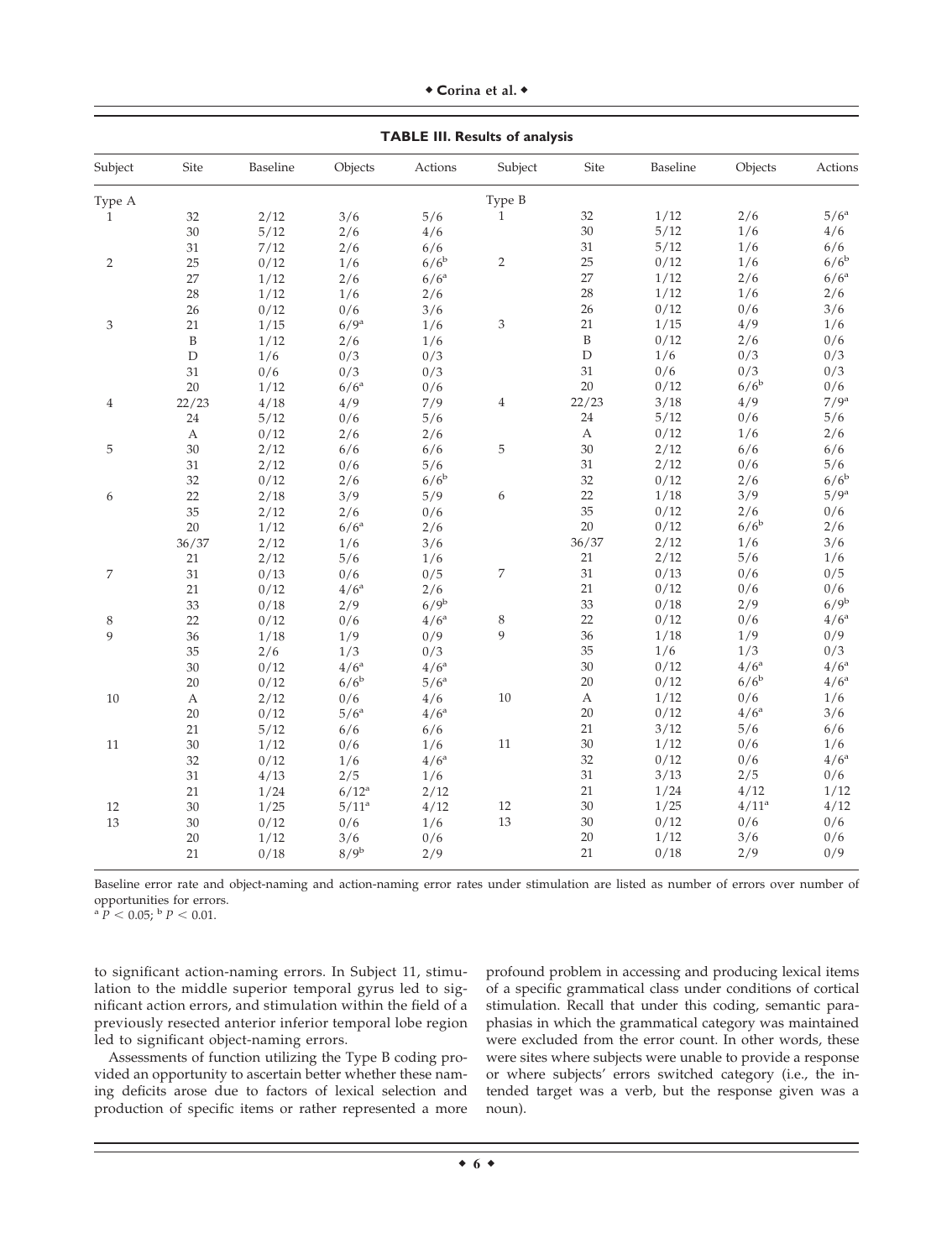



The results of this analysis revealed that there were sites at which, when stimulated, a subject was significantly more likely to generate words that belonged to the opposite grammatical category of the intended target or no target at all. These errors were seen for both verb and noun targets, although they were seen more commonly under conditions in which a verb was to be named (resulting in a noun response). Three sites, one in the anterior superior temporal gyrus and two in the middle temporal gyrus, resulted in the inability to name nouns. Nine sites were encountered in which stimulation resulted in an inability to name verbs. These sites were located in the middle superior temporal gyrus (5), the supramarginal gyrus (3), and the posterior middle temporal gyrus (1).

# **DISCUSSION**

Several important findings emerge from this study. Our data show selective disruptions in action and object naming and further evidence for impairments in the retrieval and production of lexical items within a grammatical category. We discuss each of these findings in turn.

In this study, stimulation of several temporal lobe regions within the language-dominant hemisphere resulted in deficits in action and object naming, and some of these regions selectively impaired one class of naming behaviors but not the other. Aggregation of these vulnerable sites, however, does not support strongly a uniform regional specialization for these naming behaviors. Within the temporal lobe re-



**Figure 3.** Double dissociation of action (site 33) and object (site 21) naming in Subject 7. [Color figure can be viewed in the online issue, which is available at www.interscience.wiley.com.]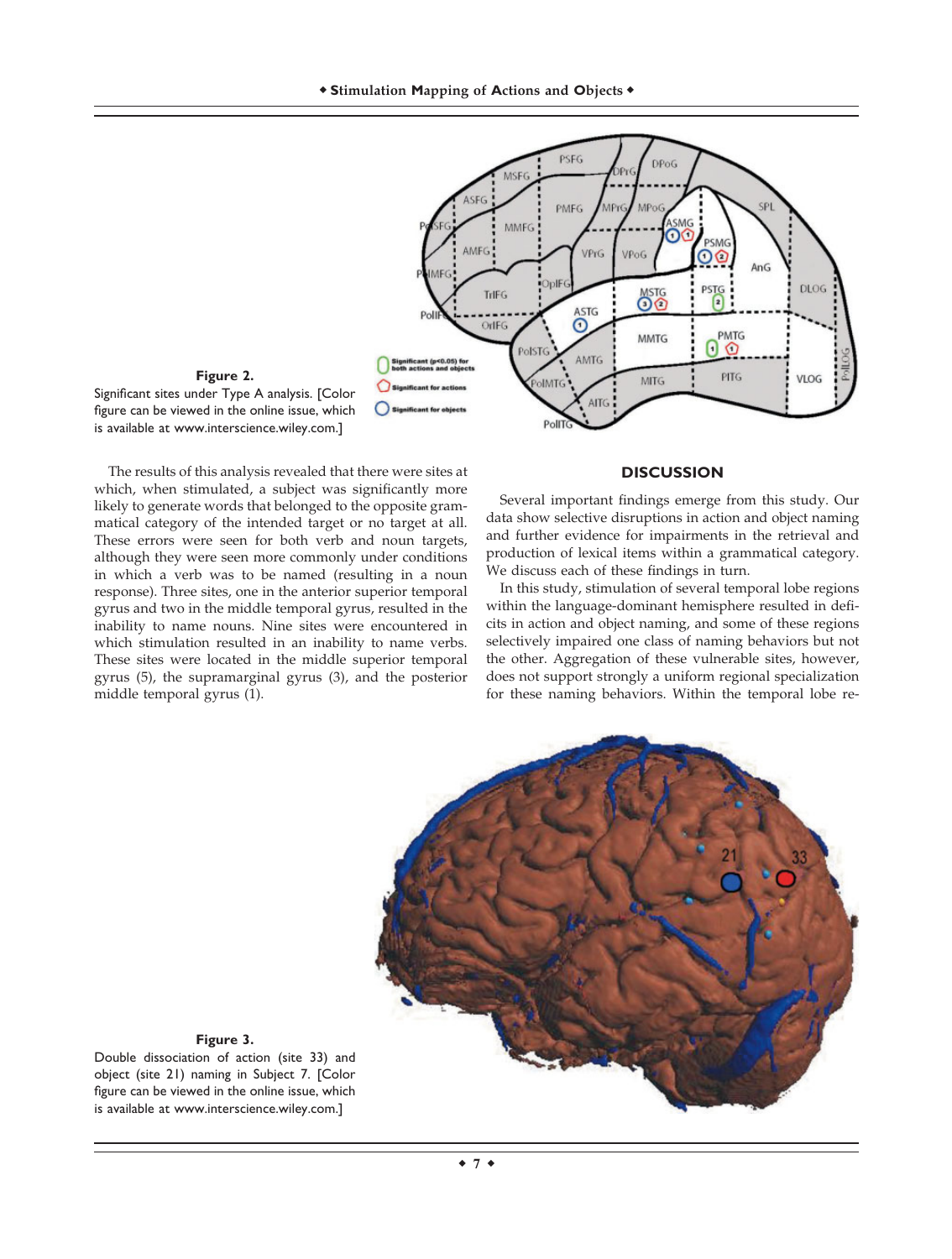gions, we observe both action- and object-naming errors. This finding runs counter to the generalization gleaned from lesion studies, suggesting a propensity for noun-naming deficits to be associated with anterior temporal lobe regions.

Nevertheless, it is clear that within individuals, there are regions that when disrupted produce highly selective deficits in these naming behaviors. We observed numerous instances where stimulation of a discrete location led to errors in action naming, for example, but stimulation at this exact same area had no effect on object naming. In addition, we have presented three cases of double dissociation of action and object naming. In these cases, two cortical regions separated by as little as 1 cm can take on differential naming functions. Moreover, in all of these cases, the region giving rise to object-naming disruption lay anterior to that implicated in action-naming disruption.

These findings have implications for the apparent inconsistency in the neurolinguistic literature regarding selective deficits of action and object naming. Specifically, there is ample evidence for disruptions in patient studies, whereas neuroimaging techniques have failed to observe frank regional differences in action and object naming. Our data would indicate that there is highly individual specialization of these functions across temporal-parietal cortex, and those neuroimaging techniques that require averaging of subject responses will therefore fail to illuminate punctate regions. In addition, selective regions may be quite close spatially, further hampering imaging efforts to capture these differences.

These data also have implications for the representational level of underlying impairment. It is well known that in naturally occurring speech that *semantic* errors in naming in normal subjects maintained grammatical class [Fay and Cutler, 1977]. In this study, we have taken care to provide a coding of stimulation errors that helps differentiate between this normal pattern of lexical disruption and a more profound inability to access and produce lexical items from a specific grammatical category. When applied, this coding scheme continued to reveal discrete regions where categoryspecific naming errors were attested.<sup>1</sup>

Errors in verb naming were observed with stimulation to the supramarginal gyrus, in the posterior middle temporal gyrus, and in the middle superior temporal gyrus. Errors in noun naming were seen with stimulation to the anterior and middle superior temporal gyrus. It is noteworthy that with stimulation to the supramarginal gyrus, subjects were able to generate noun forms, albeit incorrect ones. In contrast, our subjects were unable to produce verb forms with stimulation to this same region. This finding suggests a key role of the supramarginal gyrus in the mediation of verb forms.

As mentioned previously, a generalization made from lesion studies is that deficits in verb naming are associated with prefrontal damage whereas noun-naming deficits are more common after anterior temporal lesions. This generalization has many exceptions, however, especially with respect to the anatomic region resulting in verb-naming disruption. It is particularly interesting to note that although the left prefrontal cortex is implicated often in the selective deficits of verb naming, numerous case studies have also reported select verb-naming deficits after damage to posterior parietal regions [Daniele et al., 1994]. For example, in a recent study, Silveri et al. [2003] present a case study of a patient with left parietal lesion with only minimal impairment in object naming but severe difficulties in action naming. Interestingly, the prevalent error in verb naming was the production of nouns in place of verbs, which Silveri et al. [2003] state "as if the patient were virtually unable to produce verbs." This patient's naming pattern is highly similar to that observed in our study, where with stimulation to the supramarginal gyrus, subjects were able to generate noun forms (albeit incorrect ones) but were unable to produce verb forms. This pattern may factor significantly in our understanding of the mechanics of language. There is growing evidence for differentiation of cortical networks underlying language. Several findings point to intimate relationships between left inferior frontal cortex (Broca's area) and inferior parietal regions (supramarginal gyrus) in language functions, including articulatory motor mapping [Hickok and Poppell, 2000], verbal working memory [Smith and Jonides, 1998], and phonological-semantic binding [Corina et al., 1999]. In addition, this circuitry has been implicated in studies of imagination of complex movements [Jancke et al., 2001]. Damasio and Tranel [1993] suggested a relationship between the anatomic systems that mediate access to verbs and those that support concepts of movement. Moreover, they speculated that networks in the dorsal component of temporooccipital and parietal cortices, which project to premotor and prefrontal regions, are likely substrates for conceptual representations of verbs. Damasio and Tranel [1993] concluded that anatomic damage in regions at the end of this processing stream in the frontal lobe is associated frequently with specific disruption of verbs. Our data further suggest that impairments may be seen in earlier points within this route.

The present coding illustrates that action naming under stimulation is more often likely to lead to the lack of a response or an object substitution. The anatomic distribution of these error responses further suggests an anterior-toposterior dimension with pure object-naming errors observed in middle and anterior portions of the temporal lobe and action-naming deficits situated along a dorsal-to-ventral

<sup>&</sup>lt;sup>1</sup>Under this coding scheme, the most common errors are omissions; however, switching errors are attested. A potential concern with this coding is whether category-switching errors are motivated along word-frequency dimension, such that the intended target was lower in frequency than was the response (i.e., what would seem to be an avoidance of a grammatical category is simply a preference for higher frequency words). To investigate this, we calculated word frequency ratings for each target and response based on the Kucera– Francis written frequency count [Kucera and Francis, 1967]. The log transform of these ratings were subjected to a two-tailed *t*-test but were not significantly different ( $P = 0.6$ ).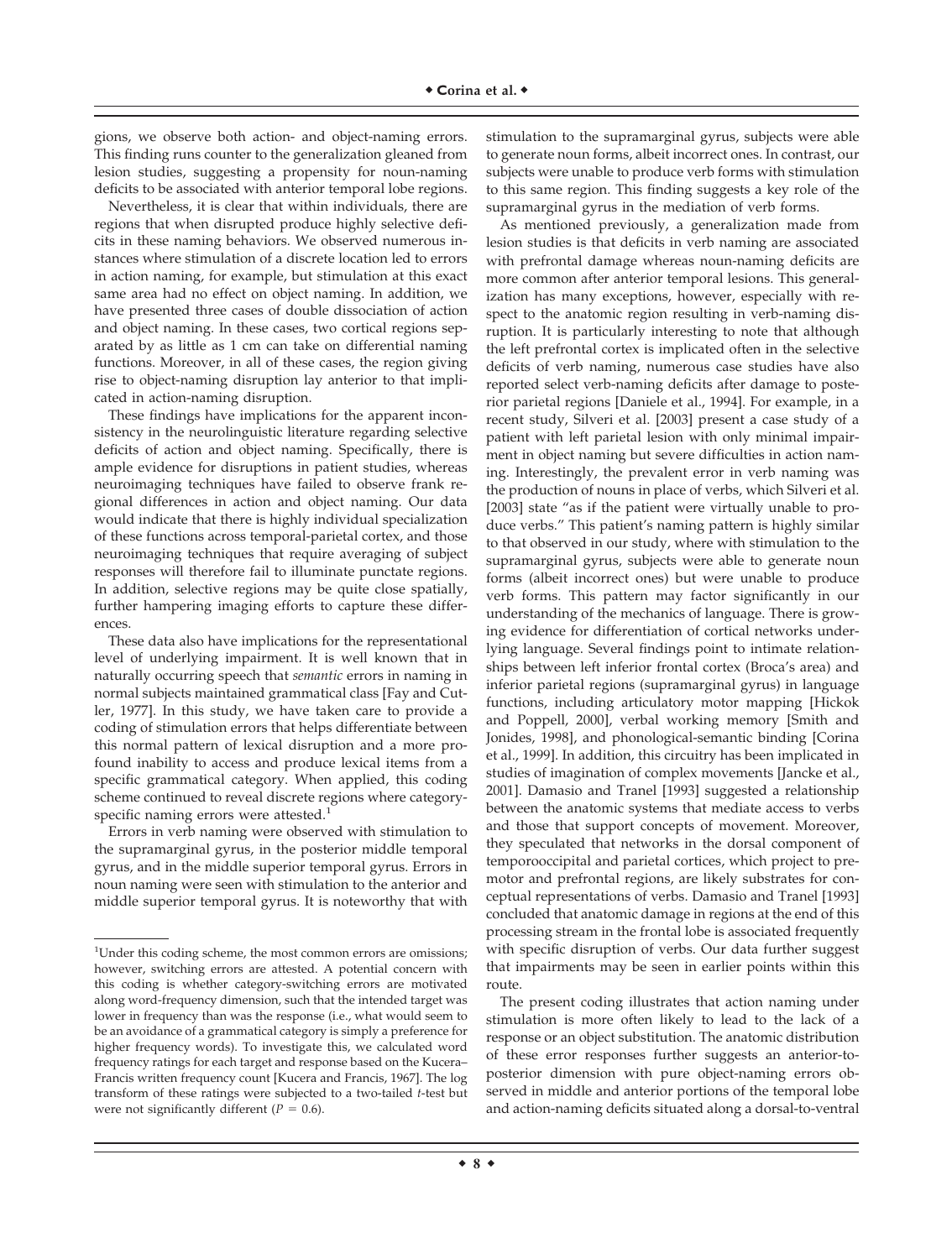

**Figure 4.**

Significant sites under Type B analysis. [Color figure can be viewed in the online issue, which is available at www.interscience.wiley.com.]

band in the vicinity of the inferior parietal lobule and posterior temporal lobe (Fig. 4).

Taken together, these data indicate that sites supporting action and object naming may be well distributed across perisylvian regions. At an individual level, however, naming errors may be highly selective. In addition, the data from the three subjects who showed double dissociation provide an indication of individual subspecialization whereby object naming lies more anterior to sites involved in action naming. Consistent with previous reports of cortical specificity, these data show that highly punctate regions of cortex may be critical for processes involved in naming that honor the grammatical class distinction of nouns and verbs. Finally, as seen in the present study, consideration of error patterns in which subjects are unable to produce any targets within the desired grammatical class may provide a more concise delineation of regions necessary for grammatical form-specific language production.

## **REFERENCES**

- Berndt RS, Haendiges AN (2000): Grammatical class in word and sentence production: Evidence from an aphasic patient. J Mem Lang 43:249 –273.
- Berndt RS, Haendiges AN, Burton MW, Mitchum CC (2002): Grammatical class and imageability in aphasic word production: their effects are independent. J Neurolinguist 15:353–371.
- Bird H, Howard D, Franklin S (2001): Noun-verb differences? A question of semantics: a response to Shapiro and Caramazza. Brain Lang 76:213–222.
- Bird H, Ralph MAL, Patterson K, Hodges JR (2000): The rise and fall of frequency and imageability: noun and verb production in semantic dementia. Brain Lang 73:17-49.
- Breedin SD, Saffran EM, Schwartz MF (1998): Semantic factors in verb retrieval: an effect of complexity. Brain Lang 63:1–31.
- Cappa SF, Perani D (2003): The neural correlates of noun and verb processing. J Neurolinguist 16:183–189.
- Cappa SF, Sandrini M, Rossini PM, Sosta K, Miniusii C (2002): The role of the left frontal lobe in action naming: rTMS evidence. Neurology 59:720 –723.
- Corina DP (1998): Video database of human actions with rating norms. Seattle, WA: Laboratory for Cognitive Neuropsychology, University of Washington.
- Corina DP, McBurney SL, Dodrill C, Hinshaw K, Brinkley J, Ojemann G (1999): Functional roles of Broca's area and SMG: evidence from cortical stimulation mapping in a deaf signer. Neuroimage 10:570 –581.
- Damasio AR, Tranel D (1993): Nouns and verbs are retrieved with differently distributed neural systems. Proc Natl Acad Sci USA 90:4957– 4960.
- Daniele A, Giustolisi L, Silveri MC, Colosimo C, Gainotti G (1994): Evidence for a possible neuroanatomical basis for lexical processing of nouns and verbs. Neuropsychologia 32:1325–1341.
- Druks J, Masterson J (2003): Objects vs. actions and nouns vs. verbs. J Neurolinguist 16:59 – 65.
- Fay D, Cutler A (1977): Malapropisms and structure of mental lexicon. Linguist Inq 8:505–520.
- Gainotti G, Silveri MC, Daniele A, Giustolisi L (1995): Neuroanatomical correlates of category-specific semantic disorders: a critical survey. Memory 3:247–264.
- Givón T (1979): On understanding grammar. New York: Academic Press.
- Givón T (1984): Syntax: a functional-typological introduction. Amsterdam: Benjamins.
- Hickok G, Poepel D (2000): Towards a functional neuroanatomy of speech perception. Trends Cogn Sci 4:131–138.
- Ilmberger J, Rau S, Noachtar S, Arnold S, Winkler P (2002): Naming tools and animals: asymmetries observed during direct electrical cortical stimulation. Neuropsychologia 40:695–700.
- Jancke L, Kleinschmidt A, Mirzazade S, Shah NJ, Freund HJ (2001): The role of the inferior parietal cortex in linking the tactile perception and manual construction of object shapes. Cereb Cortex 11:114 –121.
- Kellenbach ML, Wijers AA, Hovius M, Mulder J, Multer G (2002): Neural differentiation of lexico-syntactic categories or semantic features? Event-related potential evidence for both. J Cogn Neurosci 14:561–577.
- Kemmerer D, Tranel D (2000): Verb retrieval in brain-damaged subjects: 1. Analysis of stimulus, lexical, and conceptual factors. Brain Lang 73:347–392.